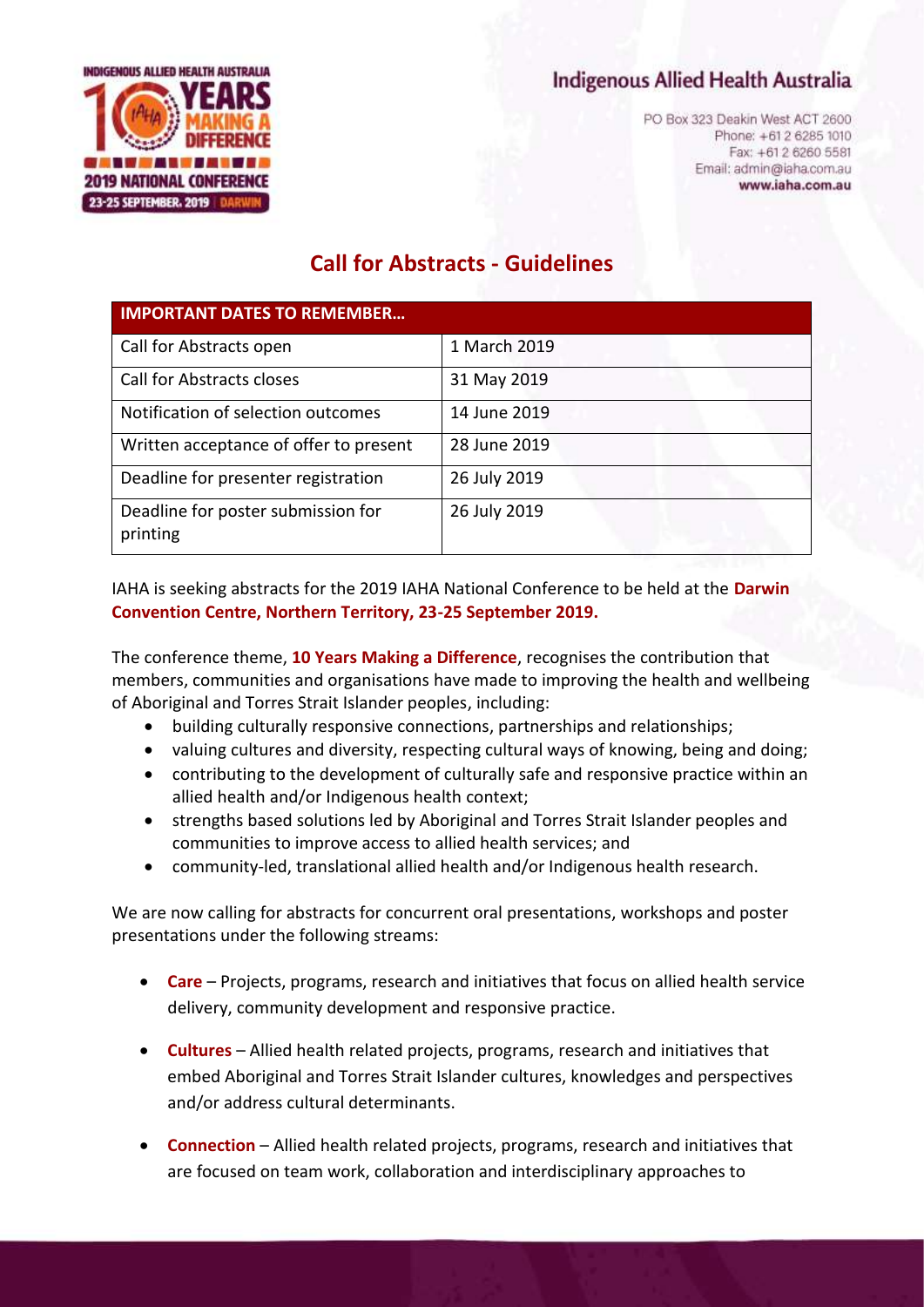improve health and wellbeing, and which support connection to culture, community and interprofessional care.

• **Collaboration** – Allied health related projects, programs, research and initiatives that demonstrate collaboration between organisations and sectors, incl government, that exemplify Aboriginal and Torres Strait Islander community leadership and selfdetermination in partnership.

While IAHA provides these streams for guidance, abstracts may be applicable across multiple streams and all innovative projects, programs, research and initiatives are encouraged to submit.

IAHA is looking for:

- Interesting and thought-provoking **20-minute or shorter oral presentations**  (concurrent sessions)
- Interactive **1.5-hour workshops** that provide opportunities to strengthen skills, knowledge and behaviour for a multidisciplinary workforce; and
- Student **poster presentations** for students wishing to gain valuable experience and to present their research and/or projects in a safe environment.

Presentation, workshop and poster abstracts that are **action-oriented, strengths-based and solution-focused led by Aboriginal and Torres Strait Islander people** will be preferenced. All abstracts, workshops and poster presentations must have an Aboriginal and Torres Strait Islander co-presenter that is leading or partnering on the project, research, activity or initiative to be considered.

IAHA encourages submissions from the Aboriginal and Torres Strait Islander allied health workforce and students, researchers and educators, Aboriginal and Torres Strait Islander health and community workers.

All abstracts will be peer reviewed by the IAHA Conference Committee.

## **Abstract Submission Process**

Abstracts will go through the following process:

- 1. All abstracts will be reviewed by the IAHA Conference Committee.
	- a. Acceptance of an abstract will be based on the degree to which the abstract matches the streams of the conference - **Care, Cultures, Connection and Collaboration**.
	- b. All abstracts will be considered based on the merit of the individual submission and will be assessed according to the following criteria:
		- i. Relevance to conference streams and learning objectives addressed
		- ii. Importance of presentation topic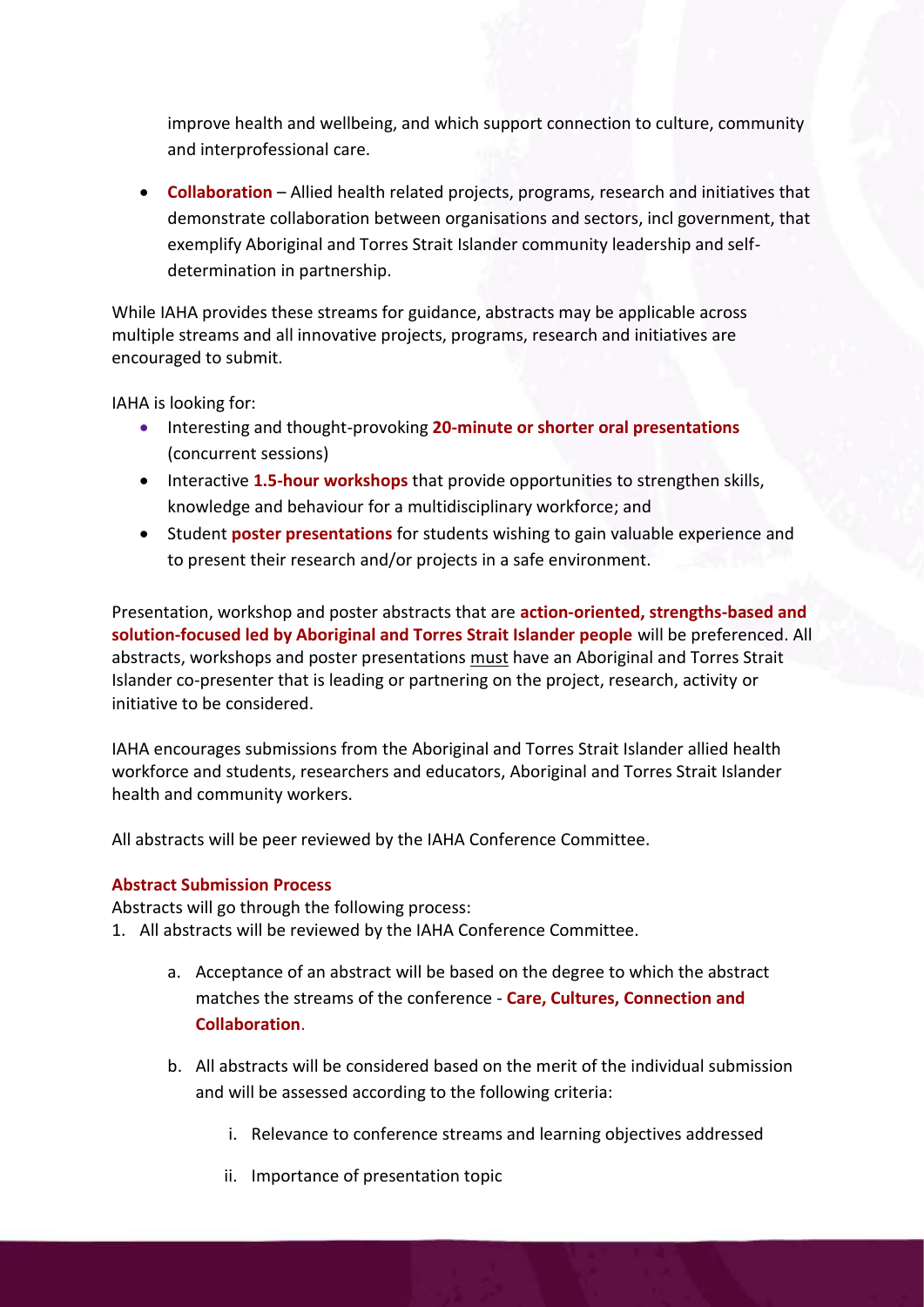- iii. Relevance of content to audience
- iv. Contemporary or innovative issue
- c. Abstracts submitted by Aboriginal and Torres Strait Islander presenters will be prioritised.
- d. Abstracts with a clear evidence base will be prioritised.
- 2. The final date for submission of abstracts is the **31 May 2019.** Any abstracts received after this date will not be accepted.
- 3. Authors will be notified of their abstract results by **14 June 2019**.
- 4. All accepted abstracts will be published in the conference program and on the conference website.
- 5. IAHA requires written confirmation of successful applicants' acceptance of the presentation offer by **28 June 2019**
- 6. Presenters must have registered to attend the conference by **26 July 2019**.
- 7. Payment of reduced rate speaker registration is a condition of presenting at the conference. Please register on the website to obtain the speaker rate available before **26 July 2019**.

Please note that presenters are responsible for their own travel to and from the conference. IAHA secretariat staff will be available for assistance and recommendations when booking flights and accommodation.

#### **Abstract Submission Guidelines:**

- 1. All abstracts must be:
	- a) structured providing an outline of the aim/s and content of the presentation/workshop. Additionally, workshop abstracts should articulate clear learning objectives.
	- b) no more than 300 words long.
	- c) completed in full, including a biography of each presenting author (photo is optional but preferred).
	- d) at least one of the presenters must be Aboriginal and/or Torres Strait Islander
	- e) submitted electronically via [the](http://the/) abstract portal <https://iaha.currinda.com/event/7/submit/9/profile>